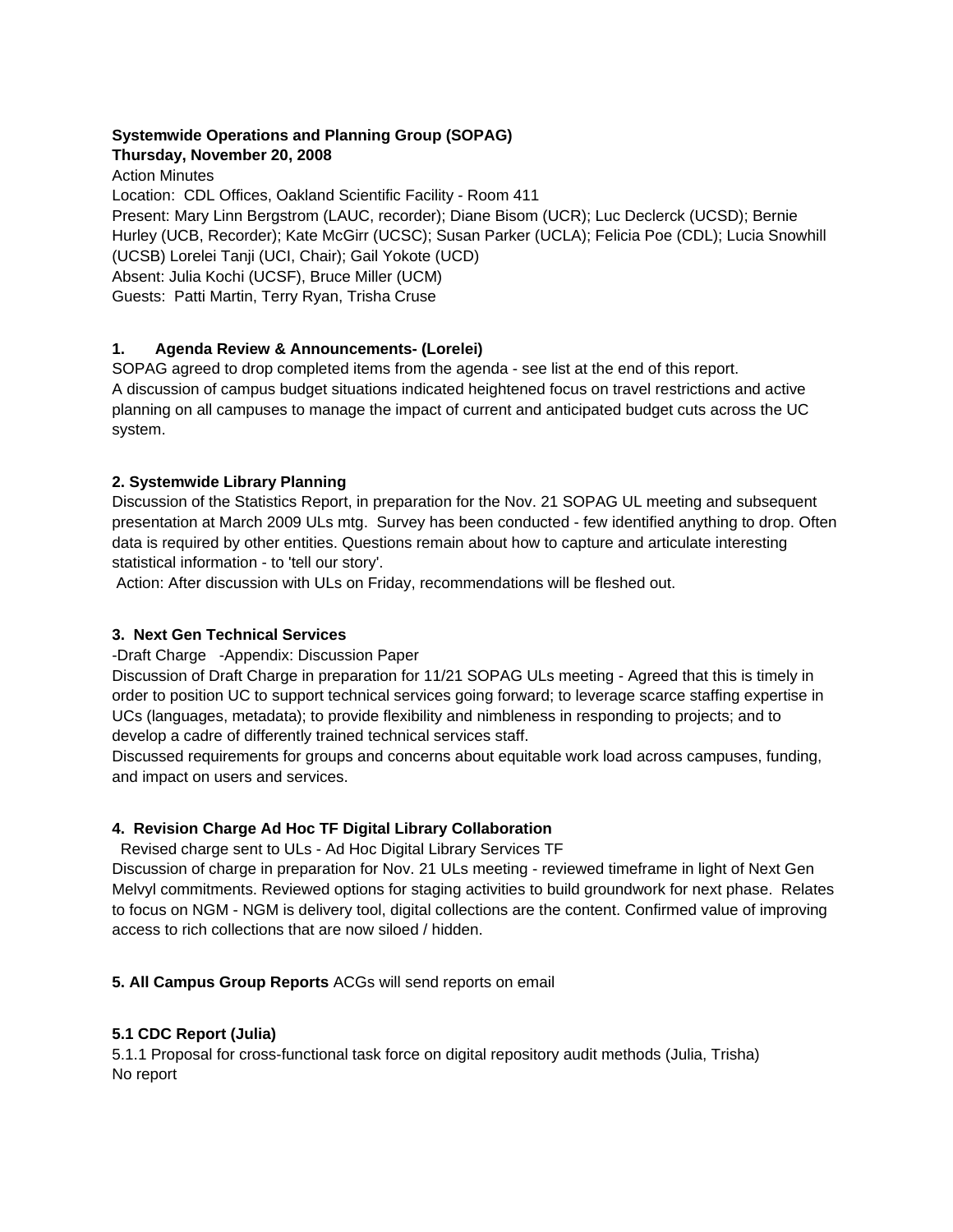**5.2 SCO Report (Gail)**

#### **5.3 HOPS Report (Bernie)**

**5.4 HOTS Report (Luc)** No report

#### **5.5 LTAG Report (Diane)** No report

#### **5.6 RSC (Susan)**

Action: Lorelei will determine the origin of the current Tricor contract.

#### 5.6.2 RSC Emergency Planning workshop proposal

Proposed workshop for restarting services after a disaster developed by RSC and reviewed by HOPS. Action: SOPAG will respond to RSC through Susan Parker that RSC should address how RSC services should be backed up in the case of a disaster, and raise other questions to SOPAG. RSC should freely consult with HOPS, set up communication links, and table this workshop proposal.

#### **6. Project Management Training for Consortial Collaborations (Kate)**

a. Guide document for Developing Project Management Training and Efforts for Consortial Collaborations, 11/17/08

Kate led discussion of models and training requirements. Intent is two-pronged: 1) to efficiently establish training program to establish basic project management concepts and build expertise system-wide and 2) to identify 'pods' of experts for assignment to projects.

Action: Group (Kate, Diane, Joann Starr, Mary Linn) will develop charge review by SOPAG at Dec. 5 conference call

**7. ETD** No report

#### **8. Task Force Reports**

#### **8.1. Next Gen Melvyl - Patti Martin and Terry Ryan, guests**

Update: ULs are supportive of recommendation to move to preproduction phase. Dec. 8 set for final go ahead decision - Action: post report on NGM website

#### **9. Digital Library Collaboration (Luc, Julia, and Bernie) -** See agenda item #5

#### **10. Report on CDL Related Items (Felicia)**

10.0 Redesign of CDL website -- general info 10.1. MELVYL 10.2 Shared Services Projects

10.2.1 ERMS

10.2.2 Digital Preservation Pilot Project

Trisha C. updated SOPAG on discussion of a cost recovery model for CDL digital preservation program with the ULs. Proposal addresses a means by which this mature program can be sustained and moved forward. Proposed cost model includes technology and people: curation, analysis and consultation,